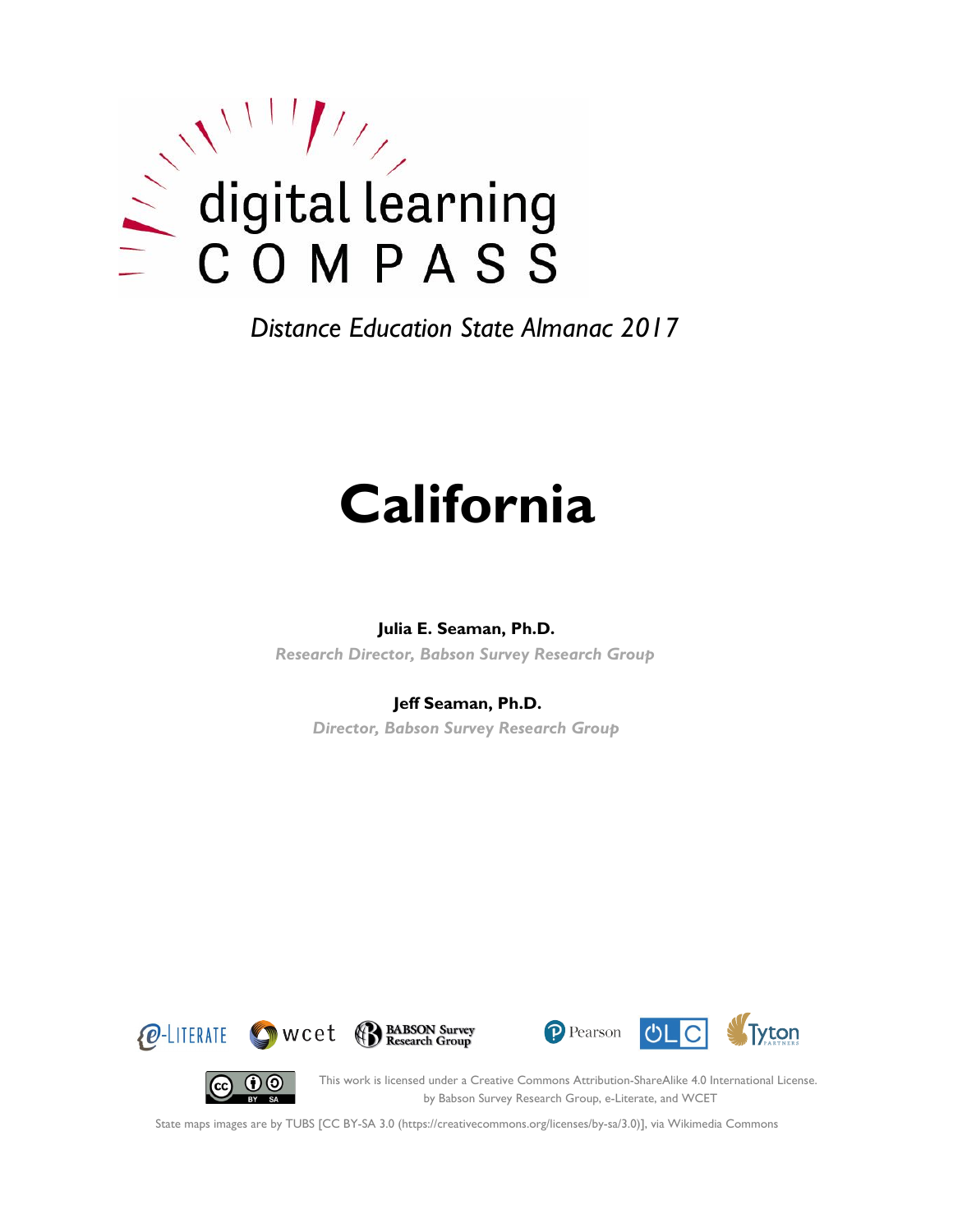| <b>California</b>             |              |                 |  |
|-------------------------------|--------------|-----------------|--|
|                               | <b>State</b> | $%$ of          |  |
|                               |              | <b>National</b> |  |
| Population                    | 39,250,017   | 12.0%           |  |
| <b>18-55 Population</b>       | 19,232,508   | 12.5%           |  |
| <b>Number of Institutions</b> | 485          | 10.0%           |  |
|                               |              |                 |  |

 California has 485 degree-granting higher education institutions, which represent 10.0% of all such institutions in the United States. These institutions enrolled a total of 2,690,280 students as of fall 2015 (2,416,827 of which are studying at the undergraduate level and 273,453 at the graduate level). The fall 2015 figure is an increase of 33,341 students (or 1.3%) from the number enrolled in the fall of 2012.

 Among the total student body, 618,314 (560,756 undergraduates and 57,558 graduate students) were taking at least one course at a distance. This is 23.0% of the enrolled student body, which is lower than the national average rate of 29.7%. The number of students taking distance education courses in the state increased by 94,403 (or 18.0%) between fall 2012 and fall 2015. This is higher than the national level of growth of 11.0%.

 253,883 students in California are taking all of their courses at a distance, made up of 216,880 undergraduates and 37,003 graduates. This represents 9.4% of all students enrolled in the state, a rate that is lower than the national average of 14.3%. A total of 184,212 (or 72.6% of these exclusively online students) live in California, the remainder come from outside of the state. This rate is higher than the national in-state average of 55.1%.

 The number of students that take any of their courses on campus, including those who take all of their courses on campus and those who take a mix of on-campus and distance courses, is 2,436,397, or 90.6% of the total student enrollment in California. This number represents an increase in proportion on campus from the four years prior (90.9% from 2,414,308 students in 2012). The -0.3% rate is a smaller change than the national 1.7% decrease.

|                    |                            | <b>Total</b> |                        | Undergraduate |                        | <b>Graduate</b> |                        |
|--------------------|----------------------------|--------------|------------------------|---------------|------------------------|-----------------|------------------------|
|                    |                            | All Students | Any<br><b>Distance</b> | All Students  | Any<br><b>Distance</b> | All Students    | Any<br><b>Distance</b> |
|                    | Total                      | 2,690,280    | 618,314                | 2,416,827     | 560,756                | 273,453         | 57,558                 |
|                    | Private for-profit         | 181,030      | 91,641                 | 152,829       | 75,461                 | 28,201          | 16,180                 |
| Control            | Private not-for-profit     | 306,156      | 57,782                 | 168,882       | 25,859                 | 137,274         | 31,923                 |
|                    | <b>Public</b>              | 2,203,094    | 468,891                | 2,095,116     | 459,436                | 107,978         | 9,455                  |
| <b>Type</b>        | 2 to 4-year                | 1,517,511    | 356,989                | 1,517,511     | 356,989                | 0               | 0                      |
|                    | 4-year or more             | 1,172,769    | 261,325                | 899,316       | 203,767                | 273,453         | 57,558                 |
|                    | Under 1,000                | 75,164       | 13,475                 | 55,116        | 10,036                 | 20,048          | 3,439                  |
| <b>Instutional</b> | $1,000 - 4,999$            | 191,769      | 49,312                 | 141,515       | 36,240                 | 50,254          | 13,072                 |
| <b>Enrollment</b>  | $5,000 - 9,999$            | 422,345      | 100,819                | 378,554       | 88,700                 | 43,791          | 12,119                 |
| <b>Size</b>        | 10,000 - 19,999            | 805,264      | 226,151                | 767,257       | 214,955                | 38.007          | 11,196                 |
|                    | 20,000 and above           | 1,195,738    | 228,557                | 1,074,385     | 210,825                | 121,353         | 17,732                 |
|                    | Associate's College        | 1,490,532    | 354,796                | 1,490,468     | 354,796                | 64              | $\mathbf 0$            |
|                    | Baccalaureate College      | 29,640       | 6,245                  | 27,684        | 5,706                  | 1,956           | 539                    |
| Carnegie           | <b>Doctoral University</b> | 513,271      | 64,156                 | 377,578       | 45,010                 | 135,693         | 19,146                 |
|                    | Master's College           | 525,691      | 165,003                | 435,056       | 137,610                | 90.635          | 27,393                 |
|                    | Specialized                | 119,141      | 26,075                 | 74,761        | 16,037                 | 44,380          | 10,038                 |
|                    | Unassigned                 | 12,005       | 2,039                  | 11,280        | 1,597                  | 725             | 442                    |

## **Overall and Distance Enrollment - 2015**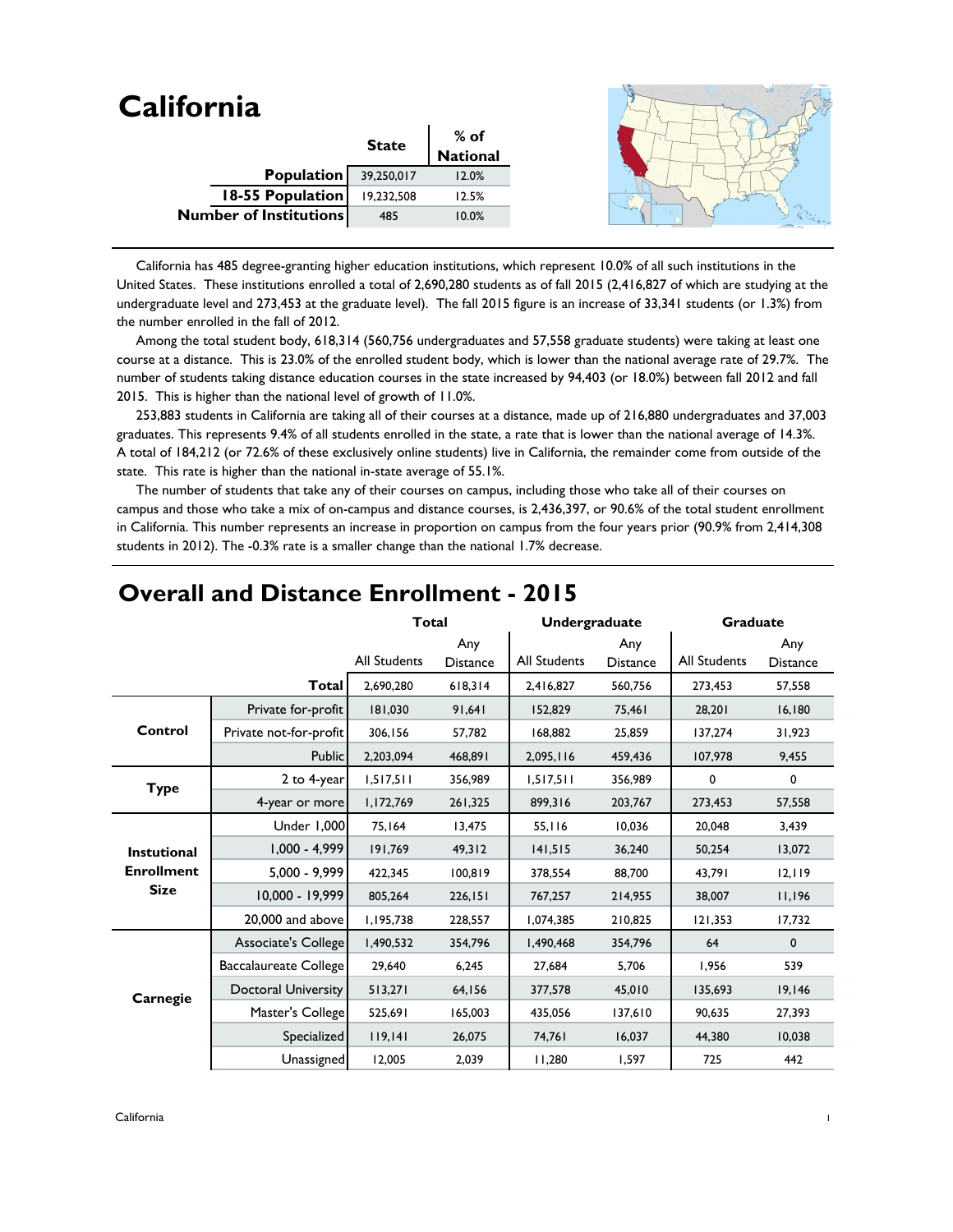

## **Distribution of State Institutions**





# **On-Campus Students**



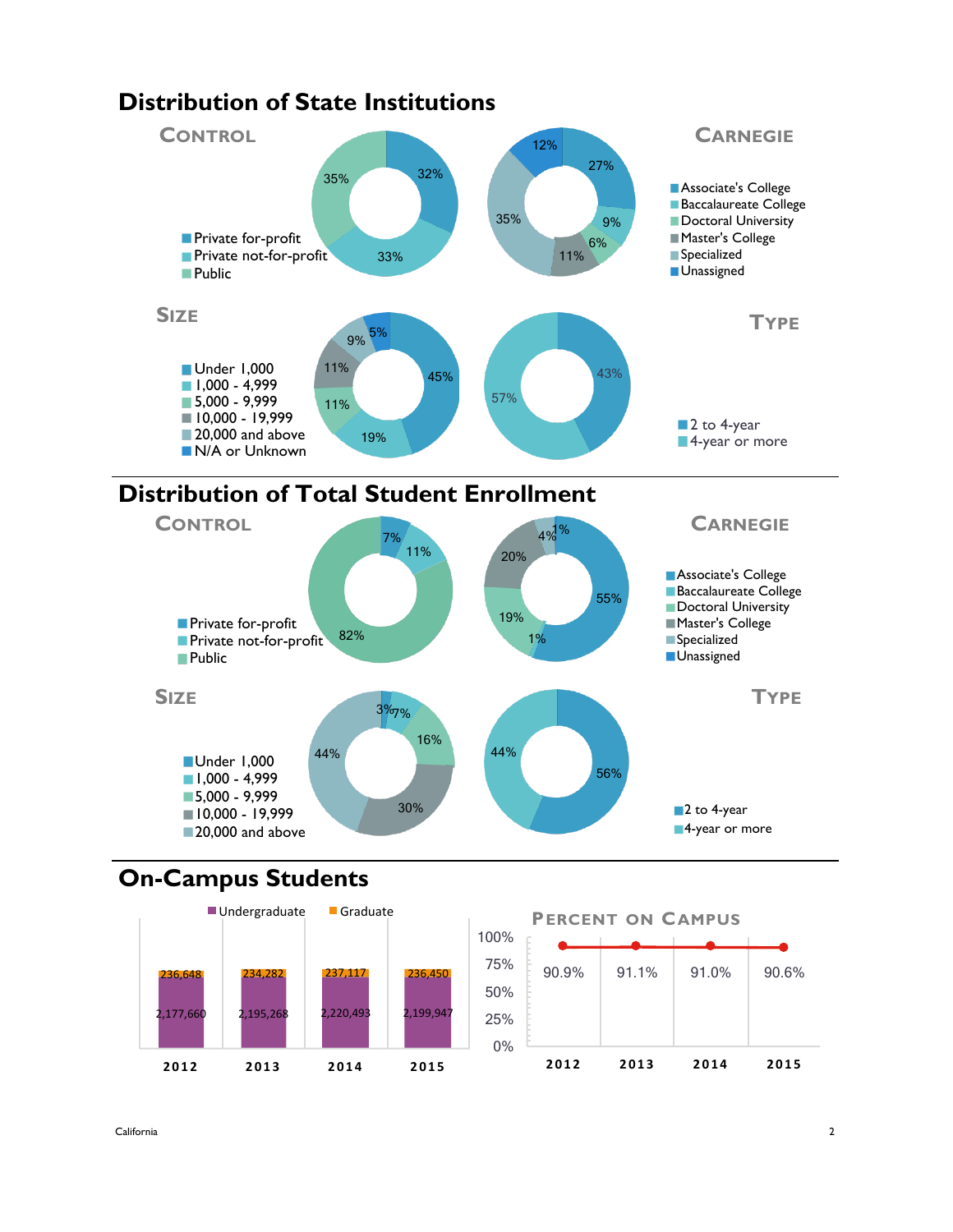# **Distribution of Distance Student Enrollment**



# **Enrollment Trends**



## **Exclusively Distance Student Locations**